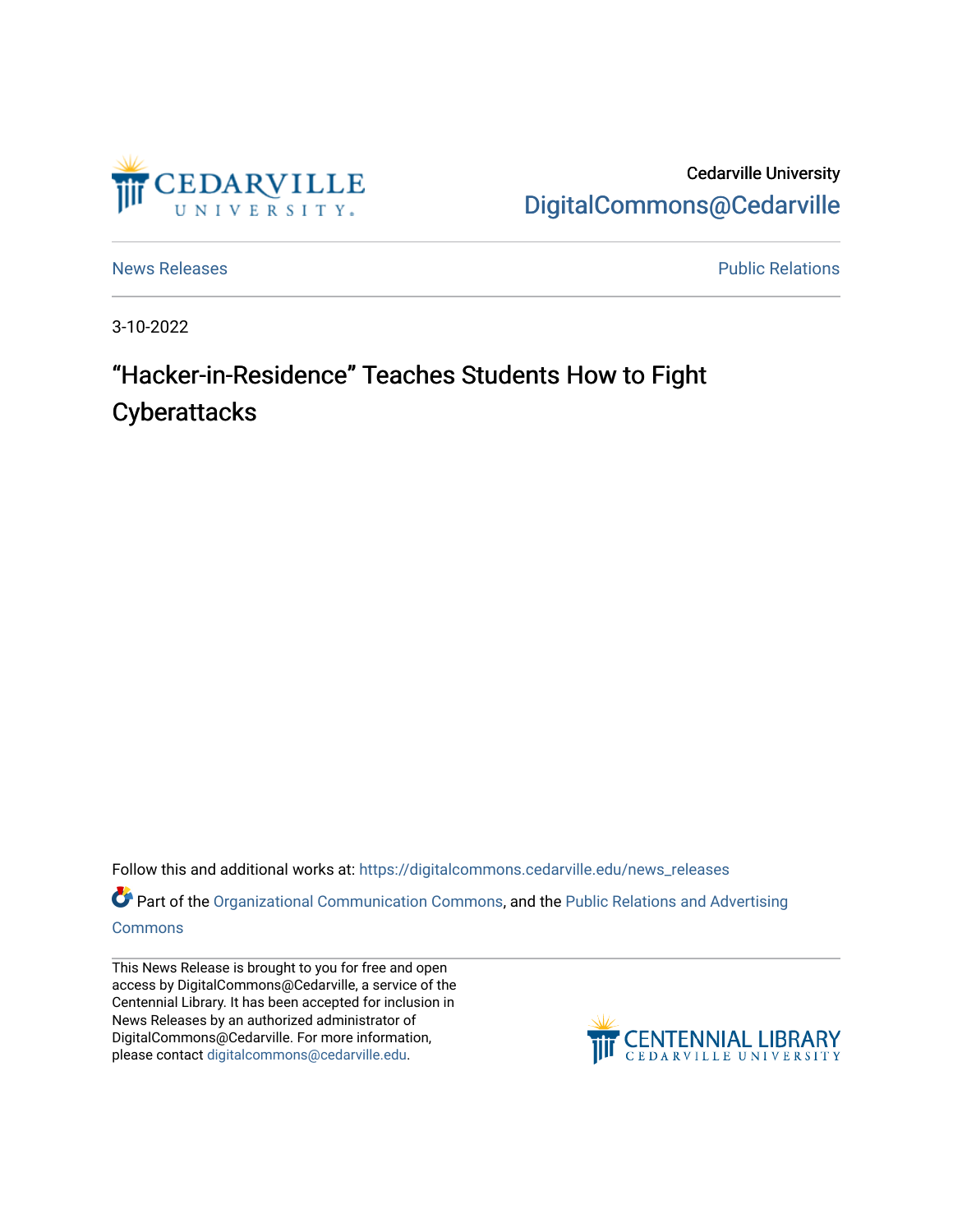## **FOR IMMEDIATE RELEASE March 10, 2022**

**CONTACT:** Mark D. Weinstein Executive Director of Public Relations [937-766-8800](tel:937-766-8800) (o) [937-532-6885](tel:937-532-6885) (m) [Mweinstein@cedarville.edu](mailto:Mweinstein@cedarville.edu) @cedarvillenews

## **"Hacker-in-Residence" Teaches Students How to Fight Cyberattacks**

**CEDARVILLE, OHIO --** In a world where we heavily rely on computers in our daily lives, hackers and others who launch cyberattacks have the potential to cause more and more harm. But hackers aren't always the villains — good hackers are also needed to find and fix vulnerabilities before they're used for harm.

Ben Sprague is one of those good hackers, and as Cedarville University's "hacker-in-residence" for the spring 2022 semester, he's hoping to train student-hackers to use their skills to protect others from cyber attacks.

Sprague graduated from Cedarville in 2006 with a [Bachelor of Science in Computer Engineering](https://www.cedarville.edu/academic-programs/computer-engineering) degree, one of six members of that program's inaugural graduating class. Since graduation, he's worked in the government and defense contracting industry in the Cincinnati, Ohio, area. In addition to this work, he provides cybersecurity services for Christian ministries.

"It's cost-prohibitive for churches and ministries to hire penetration testers -- people whom you give permission to probe your network and find vulnerabilities before the bad guys do," said [Dr. Seth](https://www.cedarville.edu/academic-schools-and-departments/engineering-and-computer-science/faculty/faculty/hamman-seth)  [Hamman,](https://www.cedarville.edu/academic-schools-and-departments/engineering-and-computer-science/faculty/faculty/hamman-seth) director and associate professor of cyber operations and computer science at Cedarville.

Sprague explained that he's helped missions organizations find and fix vulnerabilities on their networks that could have been abused by "bad actors," a term used by those in the industry for computer programmers who aim to harm, not help. By hacking into their systems, Sprague also shows them warning signs that their network is under attack.

"The goal is to teach the defenders how to defend," Sprague said. "In order to do that, you need to be an authentic and good attacker."

Sprague officially holds the title of visiting professor and fellow at Cedarville's [Center for the](https://www.cedarville.edu/center-for-the-advancement-of-cybersecurity) [Advancement of Cybersecurity.](https://www.cedarville.edu/center-for-the-advancement-of-cybersecurity) He will teach a class for juniors and seniors about the basics of ethical hacking and help out with another class. On March 30 at 4 p.m., he'll present a seminar about cryptocurrencies where students will be able to trade a blockchain-based currency Sprague created for a hands-on learning experience.

He's also helping a senior design team build a "leave behind device," a small disguised computer that is designed to be surreptitiously plugged into a network to allow unauthorized remote access. The goal is that, after seeing the device's capabilities, businesses will be more careful about the devices they allow to be plugged into their networks.

"The ability to push the limits on defenses requires that you understand the attacks," Sprague said. "A computer programmer has to be aware of security, so they're not making things that are vulnerable in the first place."